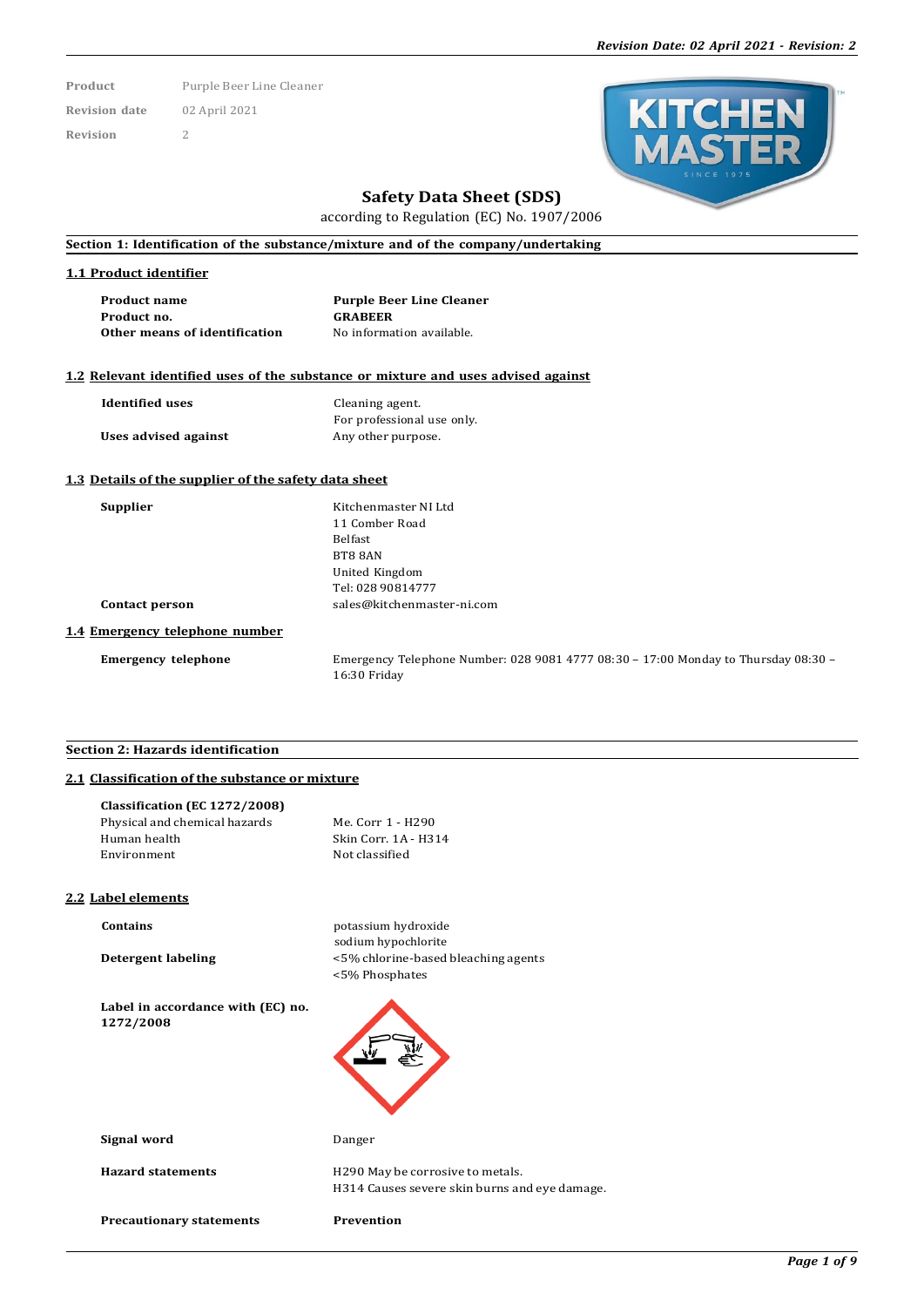P260 Do not breathe dust/fume/ gas/mist/vapours/spray. P280 Wear protective gloves/ protective clothing/eye protection/face protection. **Response** P301 + P330 + P331 IF SWALLOWED: Rinse mouth. Do NOT induce vomiting. P303 + P361 + P353 IF ON SKIN (or hair): Remove/Take off immediately all contaminated clothing. Rinse skin with water/ shower. P305 + P351 + P338 IF IN EYES: Rinse cautiously with water for several minutes. Remove contact lenses, if present and easy to do. Continue rinsing. P310 Immediately call a POISON CENTER or doctor/physician.

#### **2.3 Other hazards**

None known.

### **Section 3: Composition/information on ingredients**

#### **3.1 Substance**

Not applicable.

#### **3.2 Mixtures**

| <b>Name</b>            | <b>Product identifier</b>                                                                 | Regulation (EC) No 1272/2008                                                            |               |
|------------------------|-------------------------------------------------------------------------------------------|-----------------------------------------------------------------------------------------|---------------|
| potassium hydroxide    | CAS-No.: 1310-58-3<br>EC No.: 215-181-3<br><b>REACH Reg No.:</b><br>01-2119487136-33-XXXX | Acute Tox 4 - H302, Skin Corr. 1A - H314, Me. Corr 1 - H290                             | $5-10%$       |
| sodium hypochlorite    | CAS-No.: 7681-52-9<br>EC No.: 231-668-3<br><b>REACH Reg No.:</b><br>01-2119488154-34-XXXX | Aquatic Acute 1 - H400, Skin Corr. 1B - H314                                            | $1 - 5%$      |
| potassium permanganate | CAS-No.: 7722-64-7<br>EC No.: 231-760-3                                                   | Ox Sol 2- H272, Acute Tox 4 - H302, Aquatic Acute 1 - H400,<br>Aquatic Chronic 1 - H410 | $0.1 - 0.9\%$ |

The full text for all hazard statements are displayed in section 16.

**Composition comments** The data shown are in accordance with the latest EC Directives. Potassium hydroxide: Specific Concentration Limits = H315, Skin Irrit. 2 >= 0.5 - < 2; H319 Eye Irrit. 2 >= 0.5 - < 2; H314 Skin Corr. 1B >= 2 - < 5; H314 Skin Corr. 1A >= 5. Sodium hypochlorite: Specific Concentration limits = EUH031 >=5%.

## **Section 4: First aid measures**

## **4.1 Description of first aid measures**

| <b>General information</b> | Provide general first aid, rest, warmth and fresh air. As a general rule, in case of doubt or if<br>symptoms persist, always call a doctor. Seek medical attention for all burns and eye injuries,<br>regardless how minor they may seem. First aid personnel must be aware of own risk during |
|----------------------------|------------------------------------------------------------------------------------------------------------------------------------------------------------------------------------------------------------------------------------------------------------------------------------------------|
| <b>Inhalation</b>          | rescue.<br>Remove person to fresh air and keep comfortable for breathing. If not breathing, give                                                                                                                                                                                               |
|                            | artificial respiration. If breathing is difficult, give oxygen. Seek medical attention.                                                                                                                                                                                                        |
| Ingestion                  | If this product is ingested, remove victim immediately from source of exposure. Rinse mouth<br>thoroughly. Do not induce vomiting. Provide fresh air, warmth and rest. Get medical                                                                                                             |
|                            | attention. Never give anything by mouth to an unconscious person.                                                                                                                                                                                                                              |
| Skin contact               | Remove victim immediately from source of exposure. Remove contaminated clothing, shoes<br>and jewelry and wash before reuse. Wash the skin immediately with water. Obtain medical<br>attention if irritation persists or if blistering occurs.                                                 |
| Eve contact                | Do not rub eve. If this product contacts the eves, gently flush eves with water for at least<br>fifteen (15) minutes, lifting the upper and lower eyelids occasionally. Remove contact lenses<br>if present and easy to do so. Avoid contaminating unaffected eye. Seek medical attention.     |
|                            |                                                                                                                                                                                                                                                                                                |

### **4.2 Most important symptoms and effects, both acute and delayed**

| <b>General information</b> | The severity of the symptoms described will vary dependent on the concentration and the |
|----------------------------|-----------------------------------------------------------------------------------------|
|                            | length of exposure.                                                                     |
| Inhalation                 | May cause chemical burns in mouth and throat.                                           |
| Ingestion                  | May cause chemical burns in mouth and throat.                                           |
| Skin contact               | Corrosive. Causes severe skin burns.                                                    |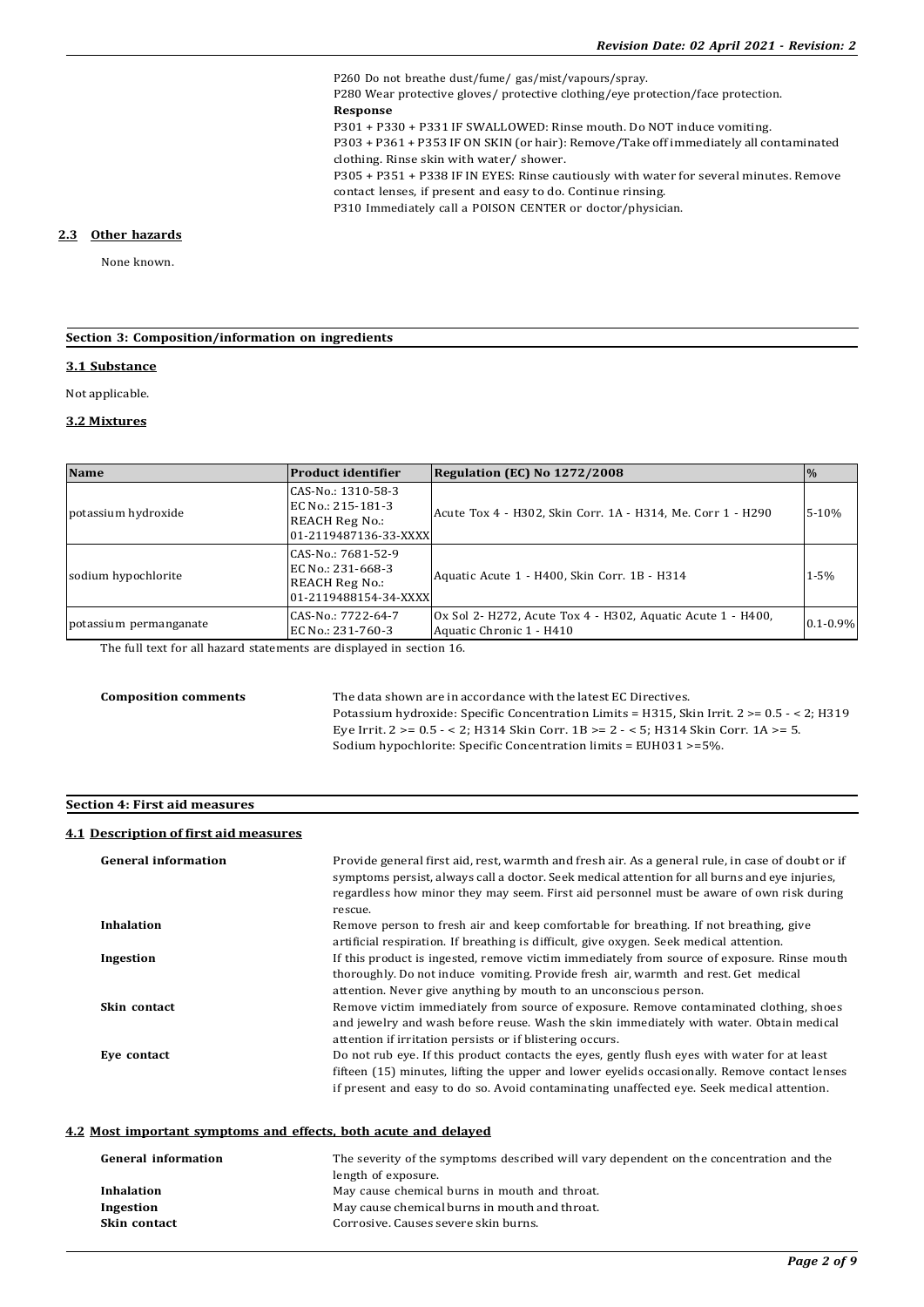**Eye contact** Causes severe eye damage. Symptoms: Extreme irritation of eyes and mucous membranes, including burning and tearing.

## **4.3 Indication of any immediate medical attention and special treatment needed**

|  |  | Notes to the physician |
|--|--|------------------------|
|  |  |                        |

**Treat symptomatically.** 

| <b>Section 5: Firefighting measures</b>                   |                                                                                                                                                                                                                                                                                                                                                                                                                |
|-----------------------------------------------------------|----------------------------------------------------------------------------------------------------------------------------------------------------------------------------------------------------------------------------------------------------------------------------------------------------------------------------------------------------------------------------------------------------------------|
| 5.1 Extinguishing media                                   |                                                                                                                                                                                                                                                                                                                                                                                                                |
| <b>Extinguishing media</b>                                | Use extinguishing media appropriate for surrounding fire - Dry chemicals, CO2, foam, water-<br>spray.                                                                                                                                                                                                                                                                                                          |
| Unsuitable extinguishing media                            | High volume water jet.                                                                                                                                                                                                                                                                                                                                                                                         |
| 5.2 Special hazards arising from the substance or mixture |                                                                                                                                                                                                                                                                                                                                                                                                                |
| <b>Hazardous combustion products</b>                      | When heated, toxic and corrosive vapours/gases may be formed. During fire, toxic gases (CO,<br>CO2) are formed.                                                                                                                                                                                                                                                                                                |
| Unusual fire & explosion hazards                          | In contact with metals the highly flammable gas hydrogen may be released. Water used for<br>fire fighting may become corrosive in contact with the product.                                                                                                                                                                                                                                                    |
| Specific hazards                                          | Fire creates: Carbon monoxide (CO). Carbon dioxide (CO2). May cause corrosion damage to<br>metals.                                                                                                                                                                                                                                                                                                             |
| 5.3 Advice for firefighters                               |                                                                                                                                                                                                                                                                                                                                                                                                                |
| Special fire fighting procedures                          | If possible, fight fire from protected position. Avoid breathing fire vapours. Ventilate closed<br>spaces before entering them. Containers close to fire should be removed immediately or<br>cooled with water if safe to do so.                                                                                                                                                                               |
|                                                           | <b>Protective equipment for firefighters</b> Fire-fighters should wear appropriate protective equipment and self-contained breathing<br>apparatus (SCBA) with a full face-piece operated in positive pressure mode. Clothing for fire-<br>fighters (including helmets, protective boots and gloves) conforming to European standard<br>EN 469 will provide a basic level of protection for chemical incidents. |

# **Section 6: Accidental release measures**

**Section 7: Handling and storage**

| 6.1 Personal precautions, protective equipment and emergency procedures |                                                                                                                                                                                                                                                                                                                                                                                                                                                                                                                                        |  |  |  |
|-------------------------------------------------------------------------|----------------------------------------------------------------------------------------------------------------------------------------------------------------------------------------------------------------------------------------------------------------------------------------------------------------------------------------------------------------------------------------------------------------------------------------------------------------------------------------------------------------------------------------|--|--|--|
| For non-emergency personnel<br>For emergency responders                 | Wear protective clothing as described in Section 8 of this safety data sheet. Provide<br>adequate ventilation. Eliminate all sources of ignition. Avoid inhalation of vapours and<br>contact with skin and eyes. In case of inadequate ventilation, use respiratory protection. Do<br>not touch or walk through spilled material. If necessary evacuate surrounding areas.<br>Follow safe handling advice and personal protective equipment recommendations for normal<br>use of product.                                              |  |  |  |
| <b>6.2 Environmental precautions</b>                                    |                                                                                                                                                                                                                                                                                                                                                                                                                                                                                                                                        |  |  |  |
| <b>Environmental precautions</b>                                        | Do not discharge onto the ground or into water courses.                                                                                                                                                                                                                                                                                                                                                                                                                                                                                |  |  |  |
| 6.3 Methods and material for containment and cleaning up                |                                                                                                                                                                                                                                                                                                                                                                                                                                                                                                                                        |  |  |  |
| Spill clean up methods                                                  | Eliminate all ignition sources. Stop leak if possible without risk. Ventilate and evacuate the<br>area. DO NOT touch spilled material! When dealing with a spillage, wear necessary<br>protective equipment. Absorb spillage with non-combustible, inert absorbent material.<br>Ensure that waste and contaminated materials are collected and removed from the work<br>area as soon as possible in a suitably labelled container. Wash thoroughly after dealing with<br>a spillage. Use non - metallic tools/containers for clean up. |  |  |  |
| 6.4 Reference to other sections                                         |                                                                                                                                                                                                                                                                                                                                                                                                                                                                                                                                        |  |  |  |
| Reference to other sections                                             | See section 1 for emergency contact. For personal protection, see section 8. For waste<br>disposal, see section 13.                                                                                                                                                                                                                                                                                                                                                                                                                    |  |  |  |

# *Page 3 of 9*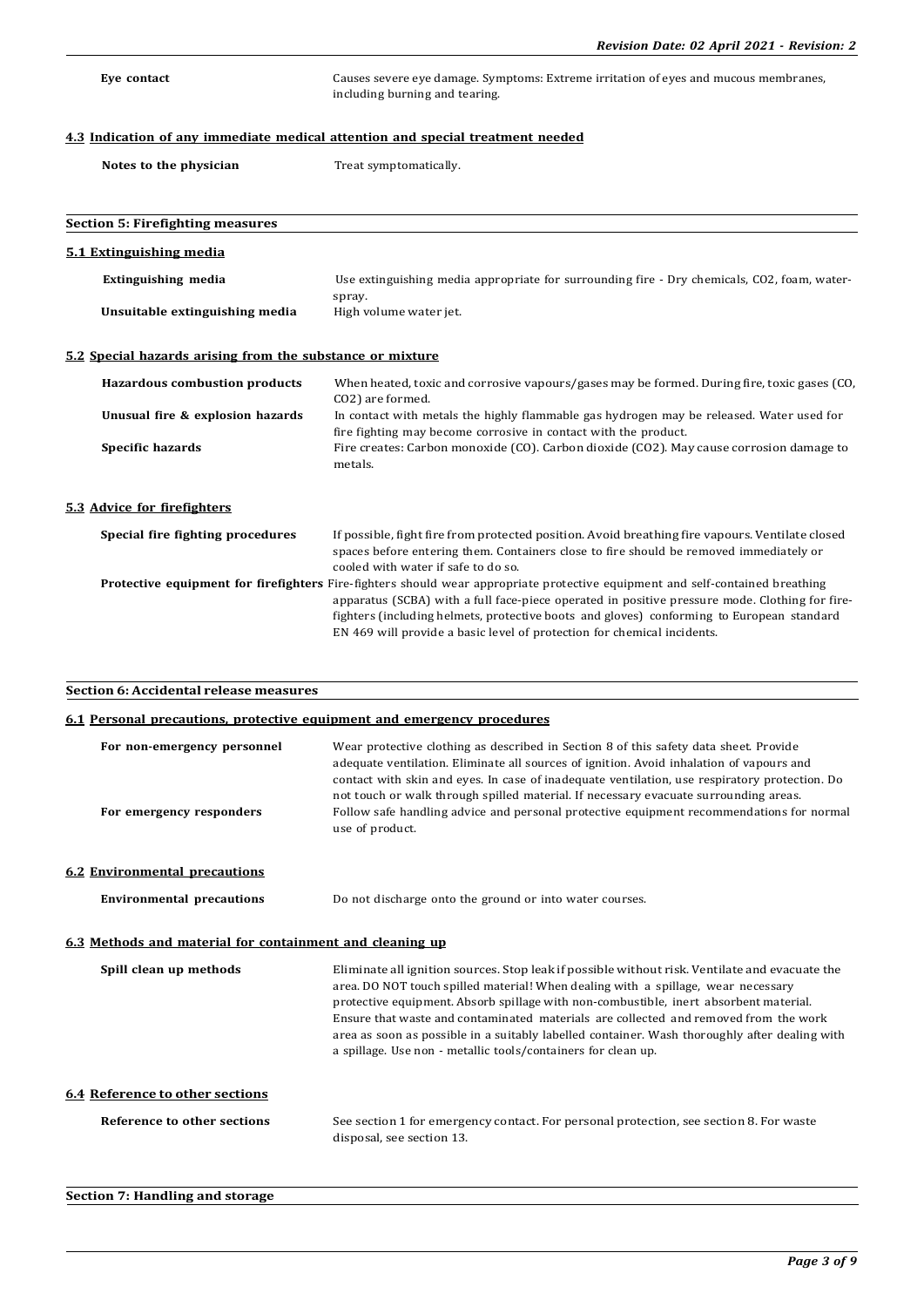# **7.1 Precautions for safe handling**

| <b>Handling</b><br>7.2 Conditions for safe storage, including any incompatibilities | Read and follow manufacturer's recommendations. Use proper personal protection when<br>handling (refer to Section 8). Do not handle broken packages without protective equipment.<br>Keep away from heat, sparks and open flame. Avoid spilling, skin and eye contact. Do not<br>eat, drink or smoke when using the product. Wash thoroughly after handling. Do not mix<br>with other chemicals. |  |  |  |
|-------------------------------------------------------------------------------------|--------------------------------------------------------------------------------------------------------------------------------------------------------------------------------------------------------------------------------------------------------------------------------------------------------------------------------------------------------------------------------------------------|--|--|--|
| <b>Storage precautions</b>                                                          | Keep upright, locked up and out of reach of children. Keep the product in its original                                                                                                                                                                                                                                                                                                           |  |  |  |
| Storage class                                                                       | container. Store in cool dry areas away from direct sunlight or sources of ignition.<br>Corrosive storage.                                                                                                                                                                                                                                                                                       |  |  |  |
| <u>7.3 Specific end use(s)</u>                                                      |                                                                                                                                                                                                                                                                                                                                                                                                  |  |  |  |
| Specific end use(s)                                                                 | The identified uses for this product are detailed in Section 1.2.                                                                                                                                                                                                                                                                                                                                |  |  |  |
| <b>Usage description</b>                                                            | Use only according to directions. Replace and tighten cap after use.                                                                                                                                                                                                                                                                                                                             |  |  |  |

## **Section 8: Exposure controls/Personal protection**

## **8.1 Control parameters**

| Component           | <b>STD</b> | TWA (8 Hrs) |  | STEL (15mins) |                     | <b>Notes</b> |
|---------------------|------------|-------------|--|---------------|---------------------|--------------|
| potassium hydroxide | OEL        |             |  |               | . mg/m <sup>3</sup> |              |
| potassium hydroxide | WEL        |             |  |               | . mg/m <sup>3</sup> |              |

**Ingredient comments** Ireland, Occupational Exposure Limits 2020. Workplace Exposure Limits Guidance Note EH40/2005.

## **8.2 Exposure Controls**

| Protective equipment         |                                                                                                                                                                                                                                                                                                                                                                                                                                                                                                                                                                                                                                                                                                                                                                                                  |
|------------------------------|--------------------------------------------------------------------------------------------------------------------------------------------------------------------------------------------------------------------------------------------------------------------------------------------------------------------------------------------------------------------------------------------------------------------------------------------------------------------------------------------------------------------------------------------------------------------------------------------------------------------------------------------------------------------------------------------------------------------------------------------------------------------------------------------------|
|                              |                                                                                                                                                                                                                                                                                                                                                                                                                                                                                                                                                                                                                                                                                                                                                                                                  |
| <b>Engineering measures</b>  | Provide adequate ventilation, including appropriate local extraction, to ensure that the<br>defined occupational exposure limit is not exceeded.                                                                                                                                                                                                                                                                                                                                                                                                                                                                                                                                                                                                                                                 |
| <b>Respiratory equipment</b> | If ventilation is inadequate, suitable respiratory protection must be worn. EN<br>136/140/145/143/149. The specific respirator selected must be based on contamination levels<br>found in the work place. Where risk assessment shows air-purifying respirators are<br>appropriate a full face respirator conforming to EN143 should be used, and suitable<br>respirator cartridges as a backup to engineering controls. Consult manufacturer for specific<br>advice.                                                                                                                                                                                                                                                                                                                            |
| <b>Hand protection</b>       | Where hand contact with the product may occur the use of gloves approved to relevant<br>standards (e.g. Europe: EN374) is recommended. (EU Directive 89/686/EEC). Gloves must be<br>inspected prior to use. Suggested material: PVC. Layer thickness: 1.2 mm according to<br>permeation index EN 374: 6. Consult manufacturer for advice. Breakthrough time: >480<br>minutes.<br>Selection of the glove material depends on consideration of the penetration times, rates of<br>diffusion and degradation, and concentration specific to the workplace. Use proper glove<br>removal technique (without touching glove's outer surface) to avoid skin contact with this<br>product. Dispose of contaminated gloves after use in accordance with applicable laws and<br>good laboratory practices. |
| Eye protection               | Wear safety goggles or face shield to prevent any possibility of eye contact. Use equipment<br>for eye protection tested and approved under appropriate government standards such as EN<br>166(EU).                                                                                                                                                                                                                                                                                                                                                                                                                                                                                                                                                                                              |
| Other protection             | Wear appropriate clothing to prevent skin contact. The selected clothing must satisfy the<br>European norm standard EN 943. Personal protective equipment for the body should be<br>selected based on the task being performed and the risks involved and should be approved<br>by a specialist before handing this product.                                                                                                                                                                                                                                                                                                                                                                                                                                                                     |
| <b>Hygiene measures</b>      | Observe normal hygiene standards. Wash promptly if skin becomes contaminated. When                                                                                                                                                                                                                                                                                                                                                                                                                                                                                                                                                                                                                                                                                                               |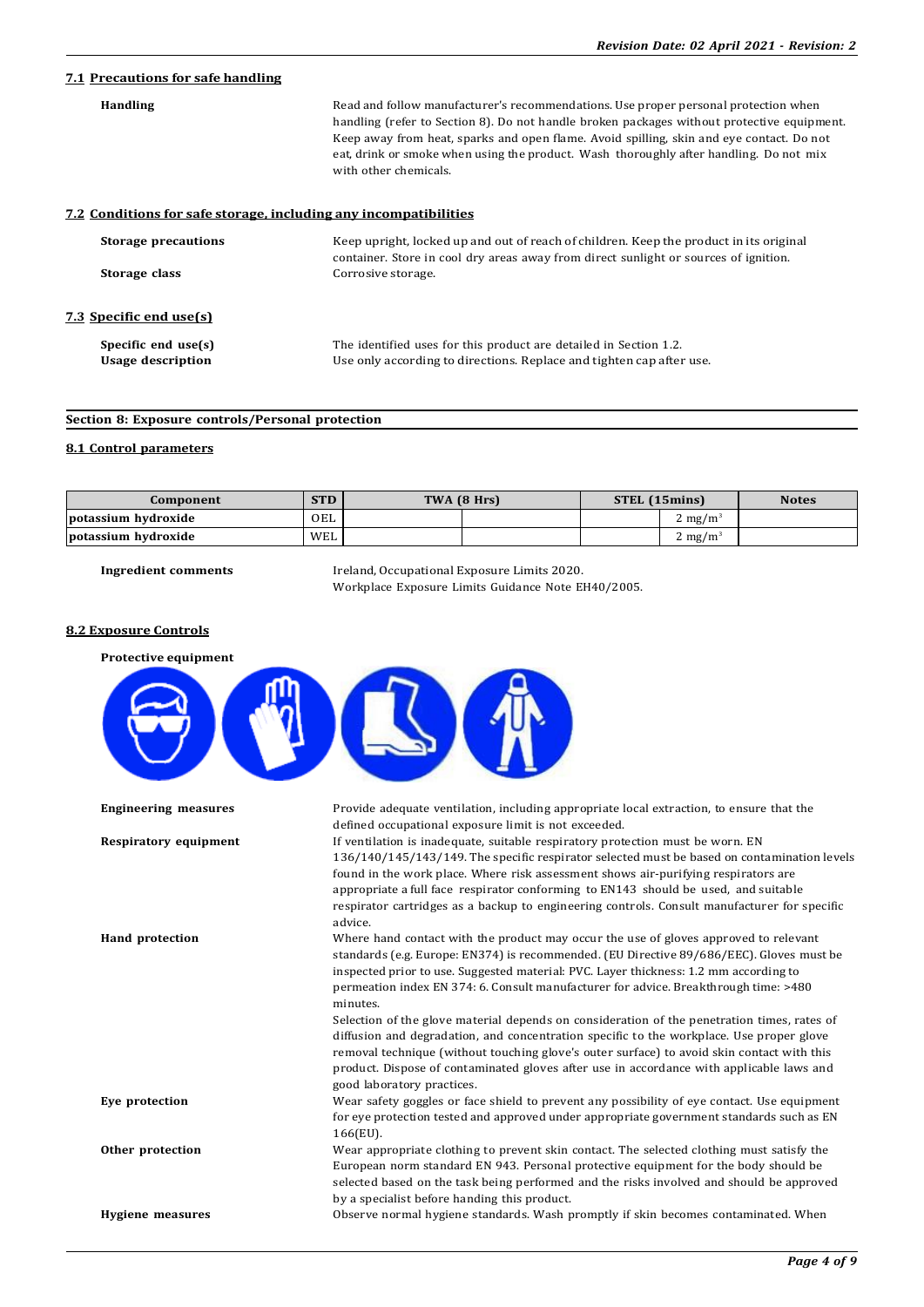using do not eat, drink or smoke. Wash hands after use. **Process conditions** Ensure that eye flushing systems and safety showers are located close by in the work place.

## **Section 9: Physical and chemical properties**

| 9.1 Information on basic physical and chemical properties |                                                                       |
|-----------------------------------------------------------|-----------------------------------------------------------------------|
| Appearance                                                | Liquid.                                                               |
| Colour<br><b>Odour</b>                                    | Deep purple. Clear.<br>No information available.                      |
| Odour threshold - lower                                   | No information available.                                             |
| Odour threshold - upper                                   | No information available.                                             |
| pH-Value, Conc. Solution                                  | >13                                                                   |
| pH-Value, Diluted solution                                | Not applicable as the product is a concentrated solution.             |
| <b>Melting point</b>                                      | No information available as testing has not been completed.           |
| Initial boiling point and boiling<br>range                | No information available as testing has not been completed.           |
| <b>Flash point</b>                                        | Non-Flammable                                                         |
| <b>Evaporation rate</b>                                   | No information available as testing has not been completed.           |
| <b>Flammability state</b>                                 | Not applicable as the product is not flammable.                       |
| Flammability limit - lower(%)                             | Not applicable as the product is not flammable.                       |
| Flammability limit - upper(%)                             | Not applicable as the product is not flammable.                       |
| Vapour pressure                                           | No information available as testing has not been completed.           |
| Vapour density (air=1)                                    | No information available as testing has not been completed.           |
| <b>Relative density</b>                                   | 1.10 - 1.20 kg/l (at $20^{\circ}$ C)                                  |
| <b>Bulk density</b>                                       | Not applicable as the product is a liquid.                            |
| Solubility                                                | Soluble in water.                                                     |
| <b>Decomposition temperature</b>                          | No information available as testing has not been completed.           |
| Partition coefficient; n-<br>Octanol/Water                | Not applicable as the product is a mixture.                           |
| Auto ignition temperature (°C)                            | Not applicable as the product is not flammable.                       |
| <b>Viscosity</b>                                          | No information available as testing has not been completed.           |
| <b>Explosive properties</b>                               | Not classified as explosive.                                          |
| <b>Oxidising properties</b>                               | The product does not meet the criteria to be classified as oxidising. |
| 9.2 Other information                                     |                                                                       |
| Molecular weight                                          | Not applicable as the product is a mixture.                           |
| Volatile organic compound                                 | No information available as testing has not been completed.           |
| <b>Other information</b>                                  | None noted.                                                           |
|                                                           |                                                                       |

# **Section 10: Stability and reactivity**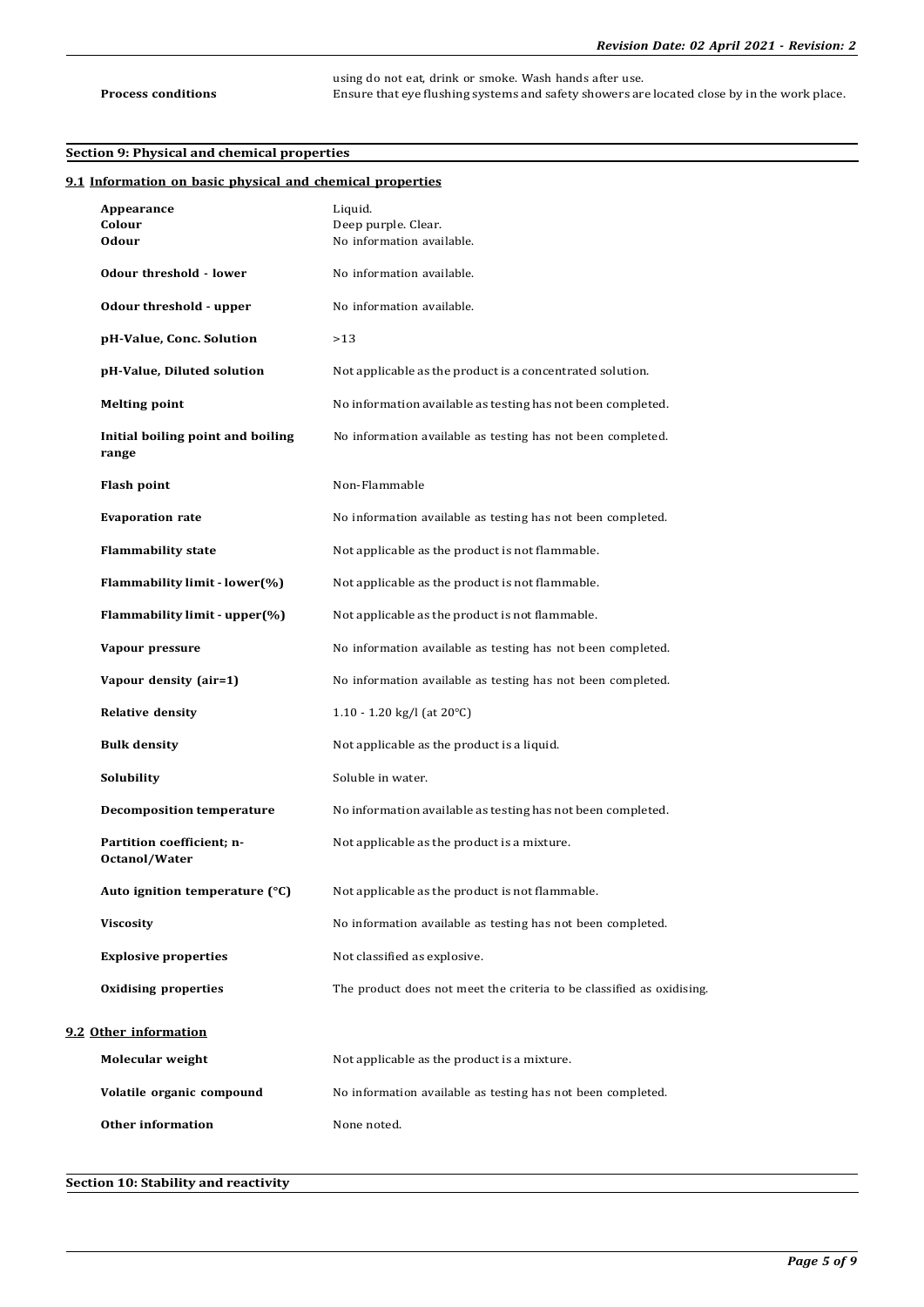# **10.1 Reactivity**

| Reactivity                                                                                  | In contact with metals generates hydrogen gas, which together with air can form explosive<br>mixtures. Generates toxic gas in contact with acid.                  |
|---------------------------------------------------------------------------------------------|-------------------------------------------------------------------------------------------------------------------------------------------------------------------|
| 10.2 Chemical stability<br><b>Stability</b>                                                 | Stable under normal temperature conditions and recommended use.                                                                                                   |
| 10.3 Possibility of hazardous reactions                                                     |                                                                                                                                                                   |
| <b>Hazardous reactions</b><br>Hazardous polymerisation<br><b>Polymerisation description</b> | Avoid strong oxidizers. Avoid contact with acids. Corrosive in contact with metals.<br>Unknown<br>Unknown.                                                        |
| 10.4 Conditions to Avoid                                                                    |                                                                                                                                                                   |
| Conditions to avoid                                                                         | Heat, sparks, open flames, temperature extremes and direct sunlight.                                                                                              |
| 10.5 Incompatible materials                                                                 |                                                                                                                                                                   |
| Materials to avoid                                                                          | Do not mix with other chemicals unless listed on directions Produces Hydrogen on reaction<br>with some metals. Avoid contact with oxidising substances and acids. |
| 10.6 Hazardous decomposition products                                                       |                                                                                                                                                                   |

| <b>Hazardous decomposition products</b> Thermal decomposition or combustion may liberate carbon oxides and other toxic gases or |
|---------------------------------------------------------------------------------------------------------------------------------|
| vapours.                                                                                                                        |

# **Section 11: Toxicological information**

# **11.1 Information on hazard classses as defined in Regulation (EC) No. 1272/2008**

| <b>Toxicological information</b>                                                                                   | No toxicological information for the overall finished product.                          |  |
|--------------------------------------------------------------------------------------------------------------------|-----------------------------------------------------------------------------------------|--|
| <b>Acute toxicity (Oral LD50)</b>                                                                                  | No information available as testing has not been completed.                             |  |
| <b>Acute toxicity (Dermal LD50)</b>                                                                                | No information available as testing has not been completed.                             |  |
| <b>Acute toxicity (Inhalation LD50)</b>                                                                            | No information available as testing has not been completed.                             |  |
| Serious eve damage/irritation                                                                                      | Causes severe eve damage.                                                               |  |
| Skin corrosion/irritation                                                                                          | The product is classified as a skin corrosion/irritation hazard.                        |  |
| <b>Respiratory sensitisation</b>                                                                                   | The product is not classified as a respiratory hazard.                                  |  |
| Skin sensitisation                                                                                                 | The product is not classified as a skin sensitisation hazard.                           |  |
| Germ cell mutagenicity                                                                                             | The product is not classified as a mutagen.                                             |  |
| Carcinogenicity                                                                                                    | The product is not classified as a carcinogen hazard.                                   |  |
| Specific target organ toxicity - Single exposure:                                                                  |                                                                                         |  |
| <b>STOT</b> - Single exposure<br>The product is not classified as a single exposure specific target organ toxin.   |                                                                                         |  |
| Specific target organ toxicity - Repeated exposure:                                                                |                                                                                         |  |
| <b>STOT - Repeated exposure</b><br>The product is not classified as a repeat exposure specific target organ toxin. |                                                                                         |  |
| <b>Inhalation</b>                                                                                                  | May cause chemical burns in mouth and throat.                                           |  |
| Ingestion                                                                                                          | May cause chemical burns in mouth and throat.                                           |  |
| Skin contact                                                                                                       | Corrosive. Causes severe skin burns.                                                    |  |
| Eye contact                                                                                                        | Causes severe eye damage. Symptoms: Extreme irritation of eyes and mucous membranes,    |  |
|                                                                                                                    |                                                                                         |  |
|                                                                                                                    | including burning and tearing.                                                          |  |
| Waste management                                                                                                   | When handling waste, consideration should be made to the safety precautions applying to |  |
|                                                                                                                    | handling of the product.                                                                |  |
| Routes of entry                                                                                                    | Eyes, skin, ingestion or inhalation.                                                    |  |
| <b>Target organs</b>                                                                                               | Eyes, skin, digestive system, respiratory system.                                       |  |
| <b>Aspiration hazards:</b>                                                                                         | The product is not classified as an aspiration hazard.                                  |  |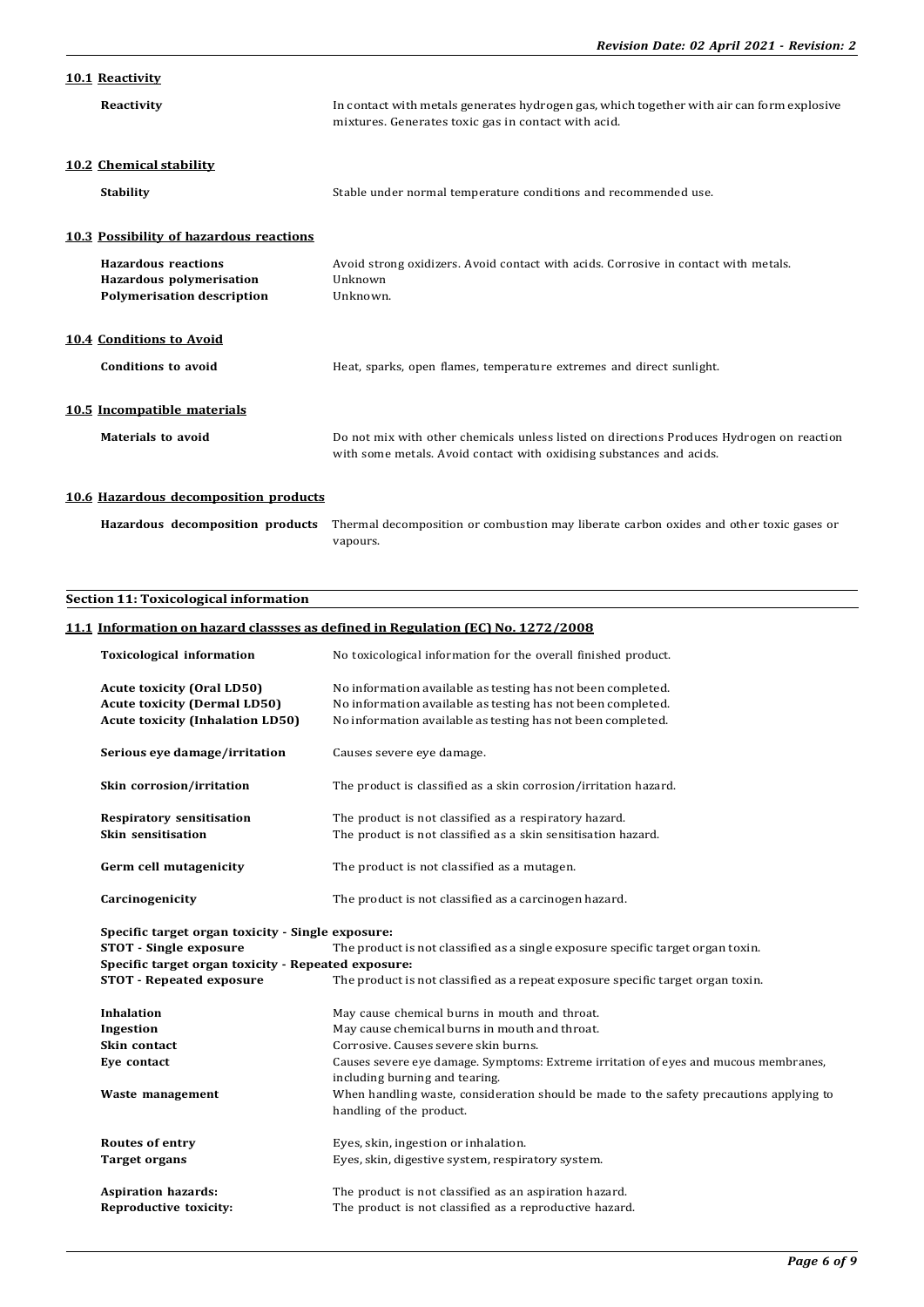| <b>Name</b>         | LD50 oral          | LD50 dermal | LD50 inhalation |
|---------------------|--------------------|-------------|-----------------|
| potassium hydroxide | $333.00$ mg/kg Rat |             |                 |
| sodium hypochlorite | 5800.00mg/kg Mouse |             |                 |

# **11.2 Information on other hazards**

**Information on other hazards** None known.

## **Section 12: Ecological information**

## **12.1 Toxicity**

| <b>Acute toxicity - Fish</b><br><b>Acute toxicity - Aquatic plants</b><br><b>Acute toxicity - Microorganisms</b><br><b>Chronic toxicity - Fish</b><br><b>Chronic toxicity - Aquatic</b><br>invertebrates<br>Chronic toxicity - Aquatic plants<br><b>Chronic toxicity - Microorganisms</b><br><b>Ecotoxicity</b><br>Eco toxilogical information | No information available as testing has not been completed.<br>Acute toxicity - Aquatic invertebrates No information available as testing has not been completed.<br>No information available as testing has not been completed.<br>No information available as testing has not been completed.<br>No information available as testing has not been completed.<br>No information available as testing has not been completed.<br>No information available as testing has not been completed.<br>No information available as testing has not been completed.<br>The product is not classified as environmentally hazardous, however, locally harmful effects<br>are possible due to pH change and corrosive properties.<br>No ecological toxicity available on the overall finished product. |  |
|------------------------------------------------------------------------------------------------------------------------------------------------------------------------------------------------------------------------------------------------------------------------------------------------------------------------------------------------|---------------------------------------------------------------------------------------------------------------------------------------------------------------------------------------------------------------------------------------------------------------------------------------------------------------------------------------------------------------------------------------------------------------------------------------------------------------------------------------------------------------------------------------------------------------------------------------------------------------------------------------------------------------------------------------------------------------------------------------------------------------------------------------------|--|
| 12.2 Persistence and degradability                                                                                                                                                                                                                                                                                                             |                                                                                                                                                                                                                                                                                                                                                                                                                                                                                                                                                                                                                                                                                                                                                                                             |  |
| Degradability<br>Biological oxygen demand<br>Chemical oxygen demand                                                                                                                                                                                                                                                                            | The degradability of the product has not been stated.<br>No information available as testing has not been completed.<br>No information available as testing has not been completed.                                                                                                                                                                                                                                                                                                                                                                                                                                                                                                                                                                                                         |  |
| <b>12.3 Bioaccumulative potential</b>                                                                                                                                                                                                                                                                                                          |                                                                                                                                                                                                                                                                                                                                                                                                                                                                                                                                                                                                                                                                                                                                                                                             |  |
| <b>Bioaccumulative potential</b><br><b>Bioaccumulation factor</b><br>Partition coefficient; n-<br>Octanol/Water                                                                                                                                                                                                                                | No data available on bioaccumulation.<br>No information available as testing has not been completed.<br>Not applicable as the product is a mixture.                                                                                                                                                                                                                                                                                                                                                                                                                                                                                                                                                                                                                                         |  |
| 12.4 Mobility in soil                                                                                                                                                                                                                                                                                                                          |                                                                                                                                                                                                                                                                                                                                                                                                                                                                                                                                                                                                                                                                                                                                                                                             |  |
| <b>Mobility</b>                                                                                                                                                                                                                                                                                                                                | Soluble in water.                                                                                                                                                                                                                                                                                                                                                                                                                                                                                                                                                                                                                                                                                                                                                                           |  |
| 12.5 Results of PBT and vPvB assessment                                                                                                                                                                                                                                                                                                        |                                                                                                                                                                                                                                                                                                                                                                                                                                                                                                                                                                                                                                                                                                                                                                                             |  |
| Results of PBT and vPvB assessment The product does not contain any PBT or vPvB Substances.                                                                                                                                                                                                                                                    |                                                                                                                                                                                                                                                                                                                                                                                                                                                                                                                                                                                                                                                                                                                                                                                             |  |
| 12.6 Endocrine disrupting properties                                                                                                                                                                                                                                                                                                           |                                                                                                                                                                                                                                                                                                                                                                                                                                                                                                                                                                                                                                                                                                                                                                                             |  |
| <b>Endocrine disrupting properties</b>                                                                                                                                                                                                                                                                                                         | The product does not contain any substances with endocrine disrupting properties at a<br>concentration above or equal to 0.1%.                                                                                                                                                                                                                                                                                                                                                                                                                                                                                                                                                                                                                                                              |  |
| 12.7 Other adverse effects                                                                                                                                                                                                                                                                                                                     |                                                                                                                                                                                                                                                                                                                                                                                                                                                                                                                                                                                                                                                                                                                                                                                             |  |
| Other adverse effects                                                                                                                                                                                                                                                                                                                          | None known.                                                                                                                                                                                                                                                                                                                                                                                                                                                                                                                                                                                                                                                                                                                                                                                 |  |
| <b>Section 13: Disposal considerations</b>                                                                                                                                                                                                                                                                                                     |                                                                                                                                                                                                                                                                                                                                                                                                                                                                                                                                                                                                                                                                                                                                                                                             |  |
|                                                                                                                                                                                                                                                                                                                                                |                                                                                                                                                                                                                                                                                                                                                                                                                                                                                                                                                                                                                                                                                                                                                                                             |  |
| Waste management                                                                                                                                                                                                                                                                                                                               | When handling waste, consideration should be made to the safety precautions applying to                                                                                                                                                                                                                                                                                                                                                                                                                                                                                                                                                                                                                                                                                                     |  |

handling of the product.

#### **13.1 Waste treatment methods**

**Disposal methods** Dispose of waste and residues in accordance with local authority requirements. For waste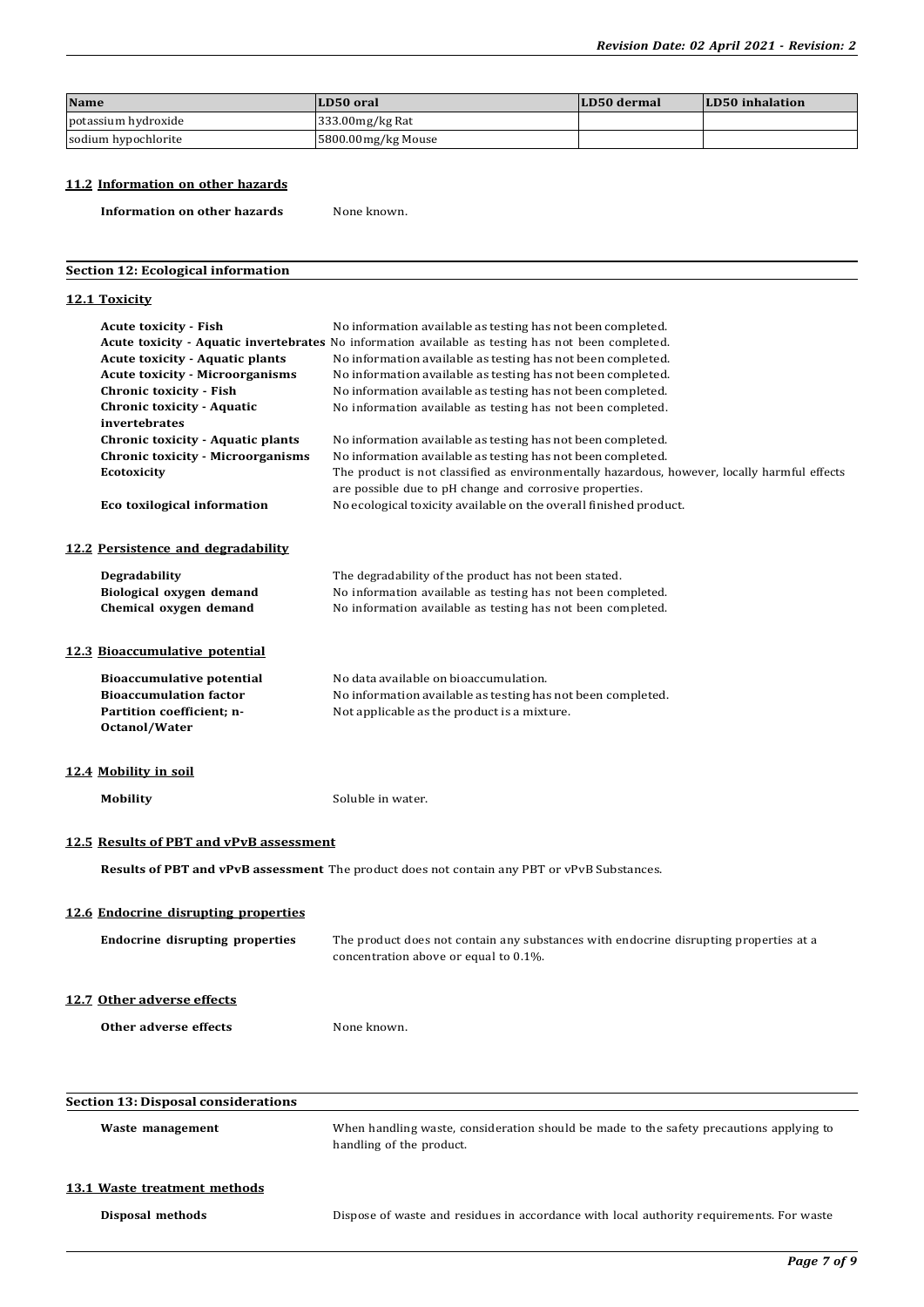## disposal, use a licensed industrial waste disposal agent.

| Section 14: Transport information                                                                |                                                                                                                                                                                                                                                |  |
|--------------------------------------------------------------------------------------------------|------------------------------------------------------------------------------------------------------------------------------------------------------------------------------------------------------------------------------------------------|--|
| 14.1 UN number or ID number                                                                      |                                                                                                                                                                                                                                                |  |
| UN no. (ADR)<br>UN no. (IMDG)<br>UN no. (IATA)                                                   | UN1760<br>UN1760<br>UN1760                                                                                                                                                                                                                     |  |
| 14.2 UN proper shipping name                                                                     |                                                                                                                                                                                                                                                |  |
| ADR proper shipping name<br><b>IMDG</b> proper shipping name<br>IATA proper shipping name        | CORROSIVE LIQUID, N.O.S. (potassium hydroxide + Sodium Hypochlorite Solution)<br>CORROSIVE LIQUID, N.O.S. (potassium hydroxide + Sodium Hypochlorite Solution)<br>CORROSIVE LIQUID N.O.S. (potassium hydroxide + Sodium Hypochlorite Solution) |  |
| 14.3 Transport hazard class(es)                                                                  |                                                                                                                                                                                                                                                |  |
| <b>ADR</b> class<br><b>IMDG</b> class<br><b>IATA</b> class                                       | 8<br>8<br>8                                                                                                                                                                                                                                    |  |
| <b>Transport labels</b>                                                                          |                                                                                                                                                                                                                                                |  |
| 14.4 Packing group                                                                               |                                                                                                                                                                                                                                                |  |
| ADR/RID/ADN packing group<br><b>IMDG</b> packing group<br><b>IATA</b> packing group              | $\mathbf{I}$<br>II<br>$\mathbf{I}$                                                                                                                                                                                                             |  |
| 14.5 Environmental hazards                                                                       |                                                                                                                                                                                                                                                |  |
| <b>ADR</b><br><b>IMDG</b><br><b>IATA</b>                                                         | No<br>No<br>No                                                                                                                                                                                                                                 |  |
| 14.6 Special precautions for user                                                                |                                                                                                                                                                                                                                                |  |
| <b>EMS</b><br><b>Emergency action code</b><br>Hazard no. (ADR)<br><b>Tunnel restriction code</b> | $F-A, S-B$<br>A3 A803<br>80<br>(E)                                                                                                                                                                                                             |  |

## **14.7 Maritime transport in bulk according to IMO instruments**

Not applicable.

# **Section 15: Regulatory information**

# **15.1 Safety, health and environmental regulations/Legislation specific for the substance or mixture**

| <b>EU</b> legislation     | Regulation (EC) No 1272/2008 of the European Parliament and of the Council of 16<br>December 2008 on classification, labelling and packaging of substances and mixtures,<br>amending and repealing Directives 67/548/EEC and 1999/45/EC, and amending Regulation<br>(EC) No 1907/2006 with amendments. The UN Globally Harmonized System (GHS) Safety<br>Data Sheet format (Annex IV) is implemented as Annex II of REACH EU No 2020/878 of 18<br>June 2020 amending Regulation (EC) No 1907/2006 of the European Parliament and of the<br>Council on the Registration, Evaluation, Authorisation and Restriction of Chemicals<br>(REACH). |
|---------------------------|--------------------------------------------------------------------------------------------------------------------------------------------------------------------------------------------------------------------------------------------------------------------------------------------------------------------------------------------------------------------------------------------------------------------------------------------------------------------------------------------------------------------------------------------------------------------------------------------------------------------------------------------|
|                           | REACH etc. (Amendment etc.) (EU Exit) Regulations 2020.                                                                                                                                                                                                                                                                                                                                                                                                                                                                                                                                                                                    |
|                           | Chemicals (Health and Safety) and Genetically Modified Organisms (Contained Use)<br>(Amendment etc.) (EU Exit) Regulations 2019.                                                                                                                                                                                                                                                                                                                                                                                                                                                                                                           |
| Approved code of practice | Workplace Exposure Limits Guidance Note EH40/2005.                                                                                                                                                                                                                                                                                                                                                                                                                                                                                                                                                                                         |